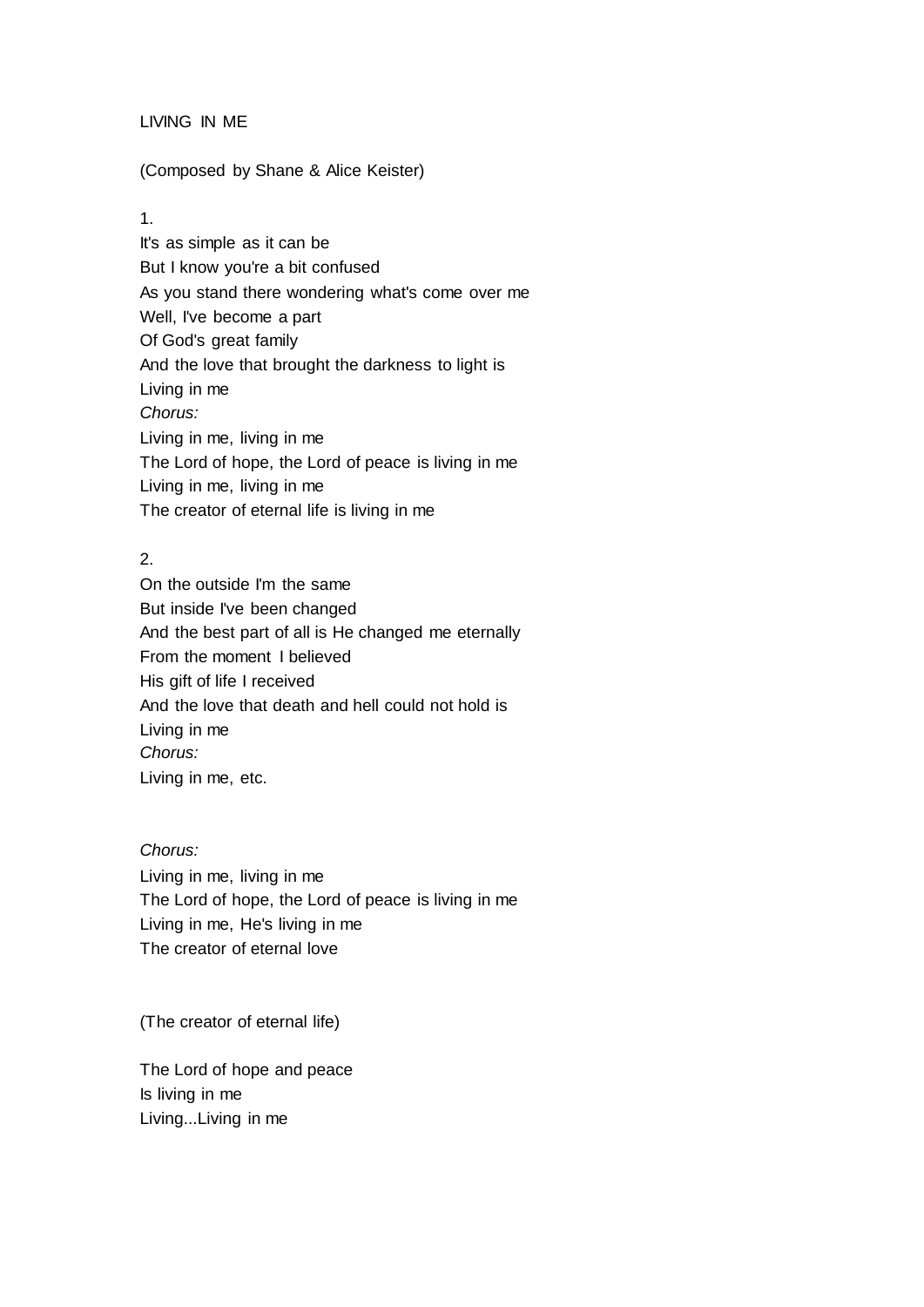#### DIFFERENT WORLD

(Composed by Garry S. Paxton)

### 1.

If you think my head's in a different world Then brother you're right And if you think my mind's in another dimension Then brother you're right I'm in the world, not of it Heaven is my home and I know I'm gonna love it If you think my head's in a different world Then brother you're right

## 2.

If you think my treasures are in this world Then brother you're wrong And if you think I care about earthly measure Then brother you're wrong Oh, I may not have a kingdom But I'll wear a crown, Jesus promised me one If you think I care about a different world Then brother you're right Bridge. Satan won't be there to bother me day and night Conflicts will be banished from our sight Jesus will be teaching the new Paul and Luke and John We won't even know that word called time

# 3.

If you think my head's in a different world Then brother you're right If you think my mind's on heaven above Oh brother you're right Eternity's for ever And you can't come back if you miss it, no never If you think reward's in a different world If you think my head's in a different world If you think I care about a different world Then brother you're right Oh brother you're right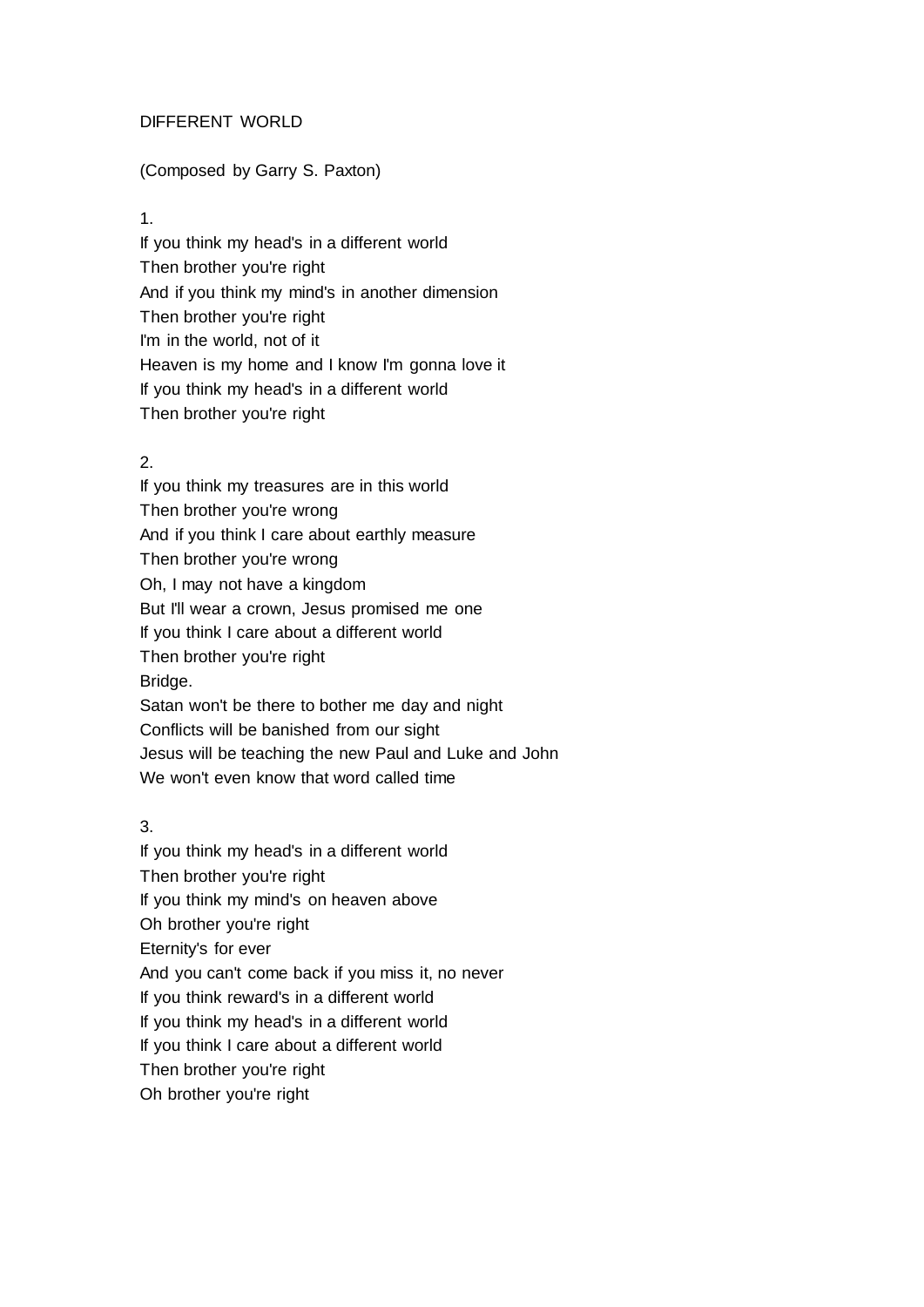### LITTLE BY LITTLE

(Composed by Shane & Alice Keister)

## *Chorus:*

Little by little, one step at a time He's changing our hearts and renewing our minds Teaching us how to be patient and kind Little by little, one step at a time

#### (Repeat chorus)

1.

Does your life seem hopeless? Do you feel that you can't see it through? Well the load doesn't get any lighter If you think that it's all up to you Why don't you lean on Jesus He knows you can't toe the line He only wants you to follow Him Just one little step at a time

*Chorus:* Little by little, etc.

2.

Why do you think He suffered? And why do you think Jesus died? Oh, He knew we'd never be perfect No matter how hard we tried And we know that death could not hold Him Oh, we know He makes the blind to see Surely the Lord God is able to make us To be what we ought to be *Chorus:* Little by little, etc.

(Repeat chorus)

Little by little, (little by little) Little by little, one step at a time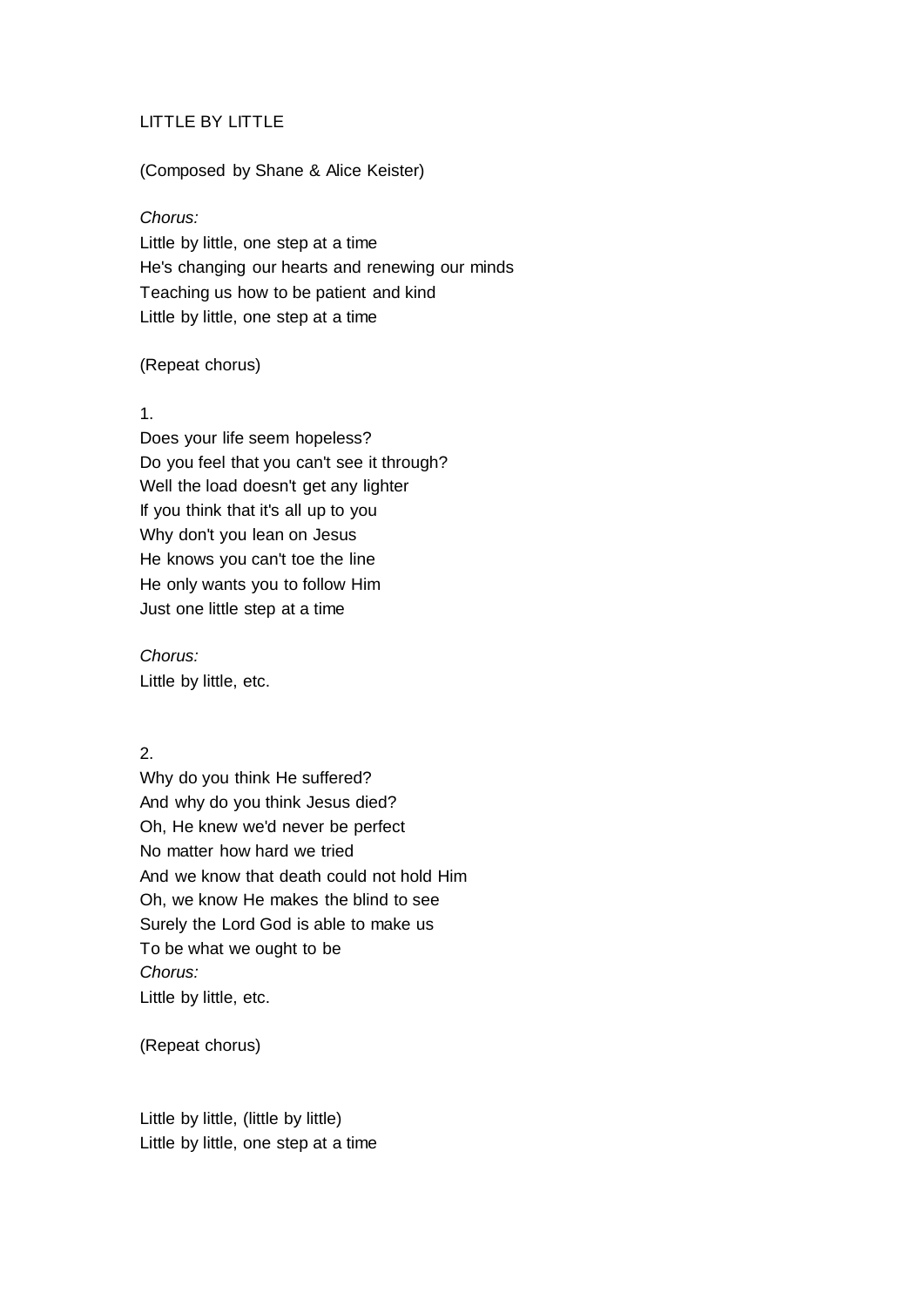## I AM LOVED (Medley)

(a) For God So Loved The World (A. B. Smith & Frances Townend) (b) I Am Loved (W. J. & Gloria Gaither) For God so loved the world He gave His only Son To die on Calvary's tree, from sin to set me free Some day He's coming back, what glory that will be Wonderful His love for me

## *Chorus:*

I am loved, I am loved, I can risk loving you For the one who knows me best, He loves me most I am loved, you are loved, won't you please take my hand We are free to love each other, we are loved

## 1.

I said, 'If you knew, you wouldn't want me My scars are hidden by the face I wear' He said, 'My child, my scars go deeper It was my love for you that put them there' *Chorus:*

I am loved, etc.

## 2.

Forgiven, I repeat, I'm forgiven So, clean before my Lord I freely stand Forgiven, I can dare forgive my brother Forgiven, I reach out to take your hand *Chorus:*

I am loved, I am loved, I can risk loving you For the one who knows me best loves me most I am loved, you are loved, won't you please take my hand We are free to love each other, we are loved

For God so loved the world

We are loved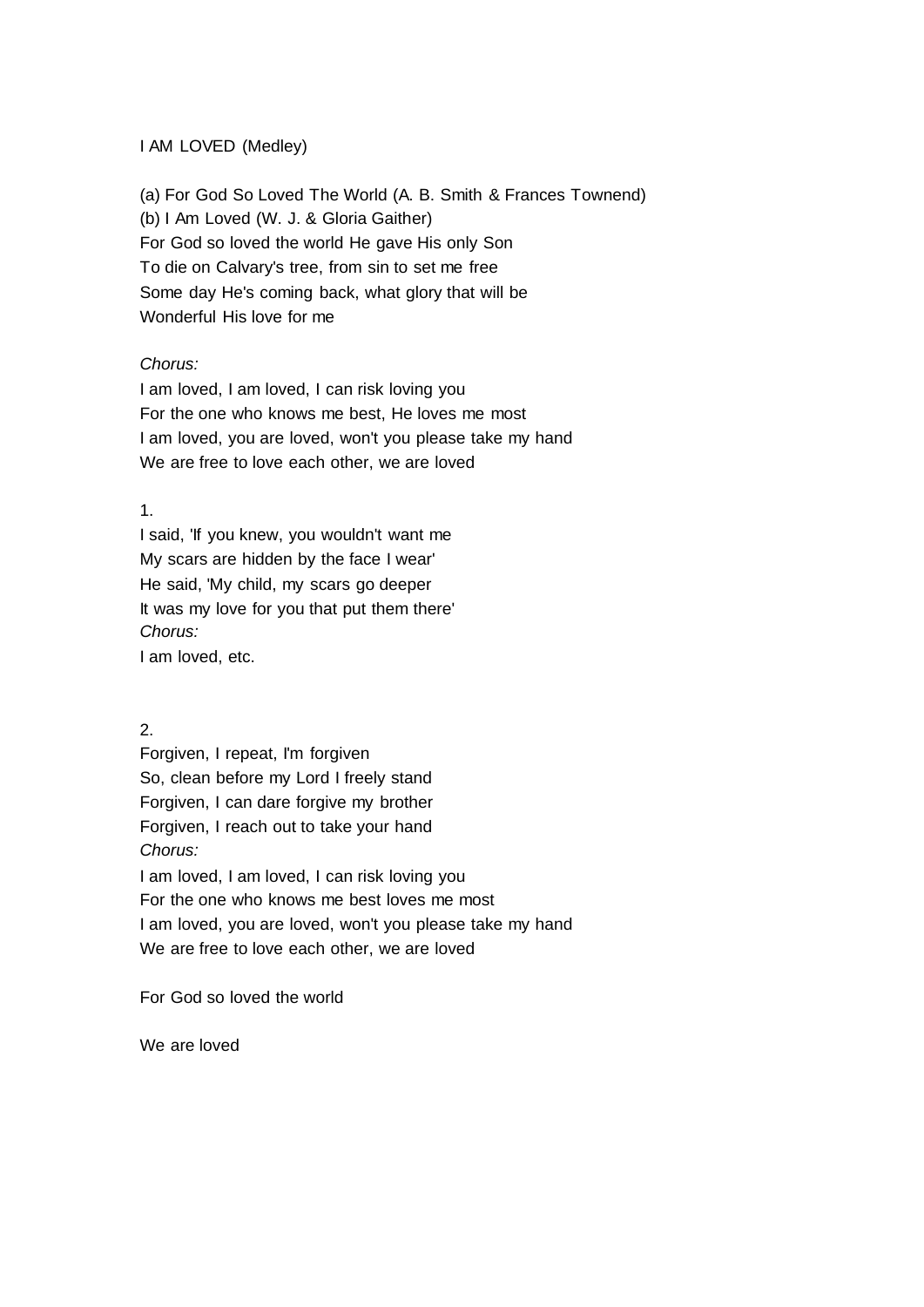#### HE IS THE MUSIC

#### (Composed by John W Thompson)

There's a pattern in the universe, an order in space A certain rhyme and reason that keeps it all in place When I look around me, you know, it all makes sense That there really is an author, not just a coincidence No, it wasn't an accident, He planned it that way Like a song, a beautiful song He is the music, the reason I sing He is the music, the rhyme in everything

Now the love behind creation came all the way to me Oh but not until I reached out did my song become complete And your life can start to make sense if you let the music flow Just the way that it was written so very long ago No, it wasn't an accident, He planned it that way Like a song, a beautiful song He is the music, the reason I sing He is the music, the rhyme in everything

He is the music He is...He is the music, He is the music He is the music, the reason I sing And I tell you Jesus is the music, the rhyme in everything He is the music, the reason I sing Jesus is the music, the rhyme in everything (Jesus is the music) He is the music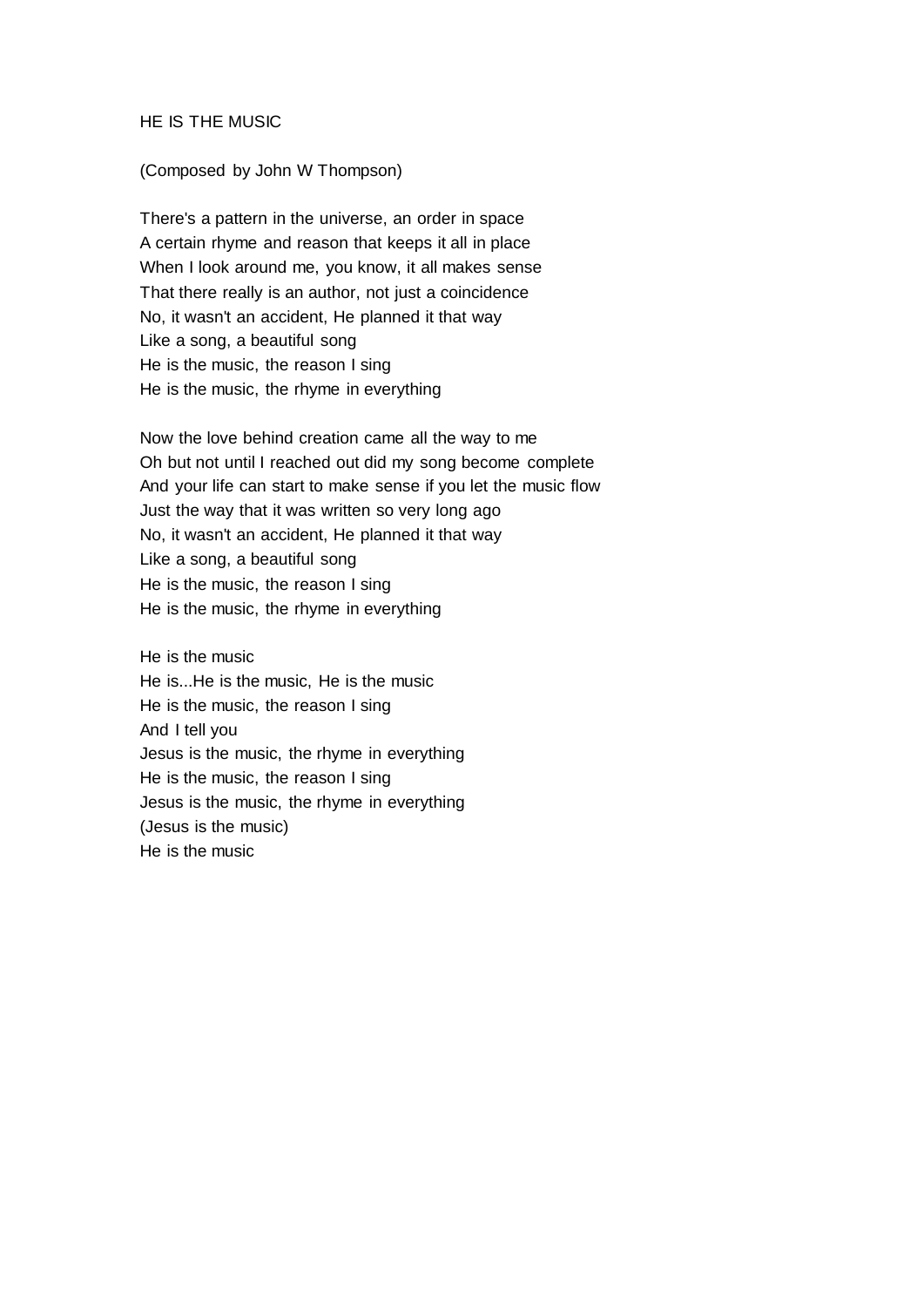### ANCHORED IN THE ROCK (Medley)

(a) Anchored In The Rock (Gary S. & Karen Paxton) (b) Shelter In A Time Of Storm (Don Marsh) (c) We Have An Anchor (Priscilla J Owens & W. J. Kirkpatrick / Arr. Don Marsh) I'm anchored in the Rock of Ages I'm anchored in the Rock of Ages No matter how the storm of life thunders and rages I'm anchored in the Rock of Ages (Repeat)

The Lord's our rock, in Him we hide A shelter in the time of storm Secure whatever ill betide A shelter in the time of storm

I'm anchored in the Rock of Ages You know I'm anchored in the Rock of Ages No matter how the storm of life thunders and rages I'm anchored in the Rock of Ages

We have an anchor that keeps the soul Steadfast and sure while the billows roll Fastened to the Rock which can not move Grounded firm and deep in the Saviour's love

I'm anchored in the Rock of Ages I'm anchored in the Rock of Ages No matter how the storm of life thunders and rages I'm anchored in the Rock of Ages I'm anchored in the Rock I'm anchored in the Rock of Ages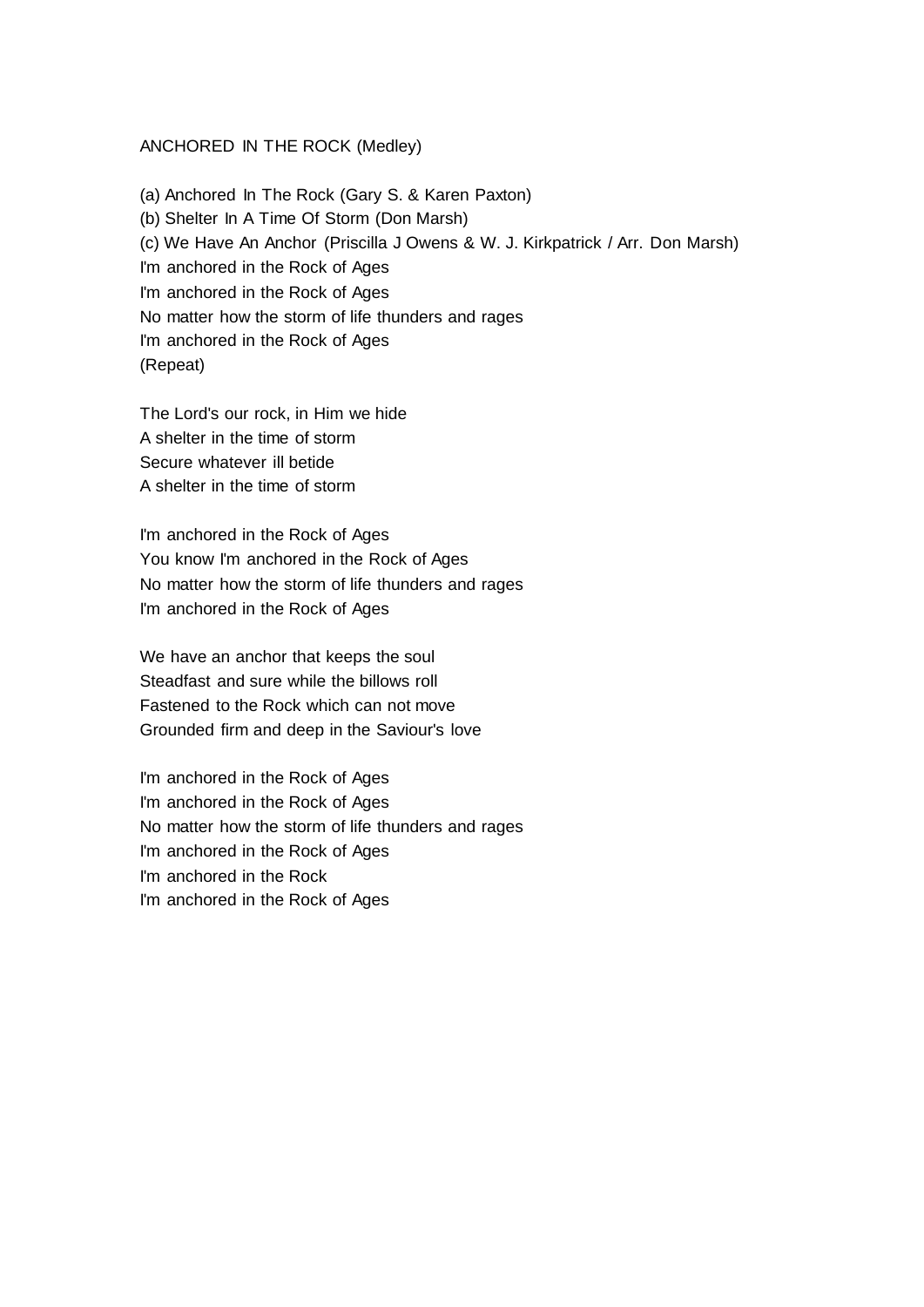## YOU'VE GOT TO TELL IT EVERYWHERE

### (Composed by Nancy Grandquist)

### 1.

If you know His name, if you know Christ Jesus If your life's been changed by knowing His love If you have been born again and the Spirit's in control Then you can't keep it to yourself You've got to tell it everywhere that you go *Chorus:*

You've got to tell it everywhere, everywhere You've got to tell it, you've got to share it All the wonderous things that God has done You've got to tell it everywhere, everywhere You've got to tell it, you've got to share it All the wonderous things that God has done

## 2.

Once my life was empty, like a paper shell I was lost and lonely like the boat with a broken sail Then I let the Saviour in and He made my life complete Now I can't keep it to myself I've got to tell every one that I meet *Chorus:*

You've got to tell it everywhere, etc.

## *Chorus:*

Everywhere, oh everywhere You've got to tell it, you've got to share it All the wonderous things that God has done You've got to tell it everywhere, everywhere You've got to tell it, you've got to share it All the wonderous things that God has done You've got to share it All the wonderous things that God has done You've got to tell it, you've got to share it You've got to tell it, tell it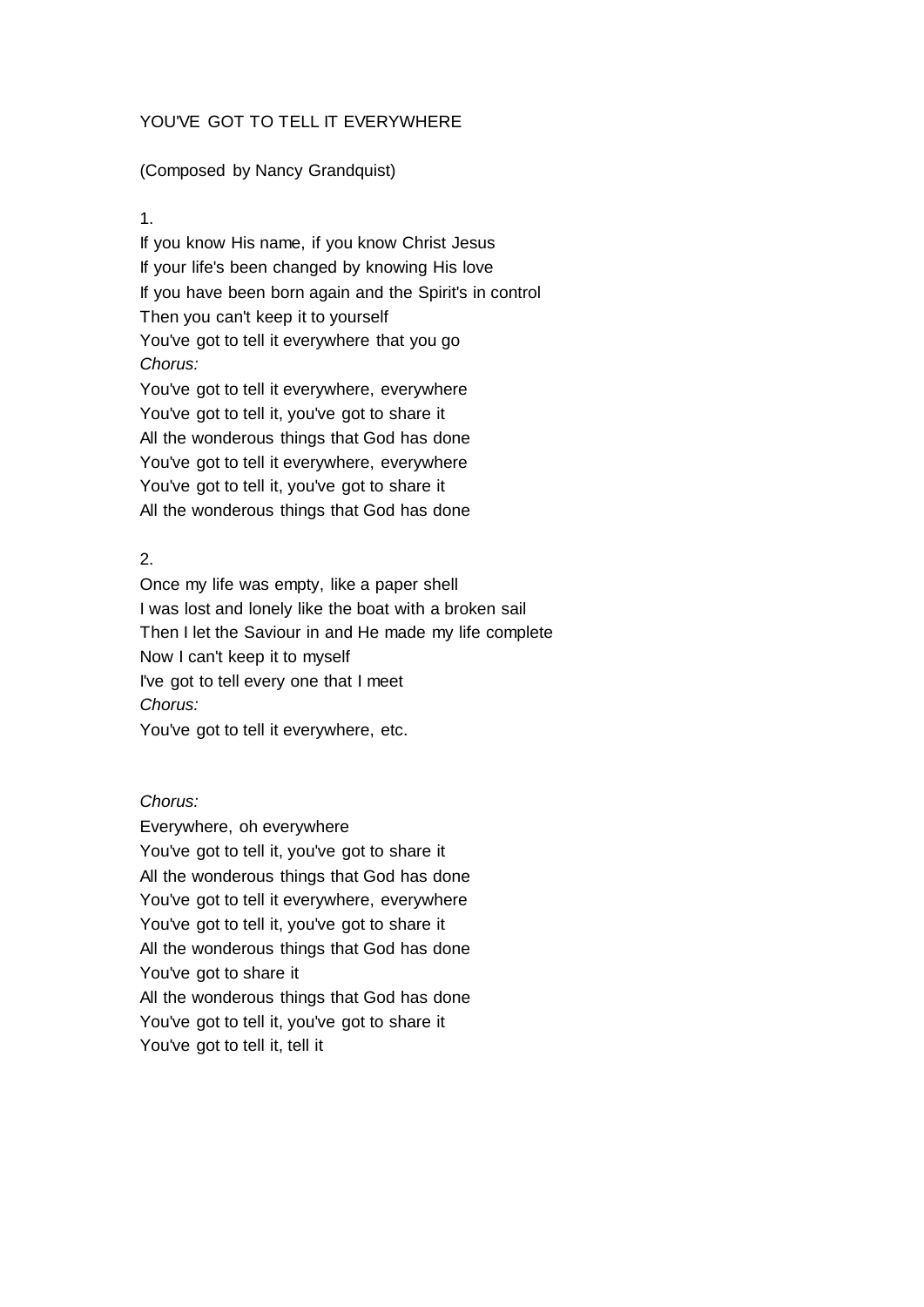### ORDINARY PEOPLE

(Composed by: Danniebelle Hall)

Just ordinary people God uses ordinary people He chooses people just like you and me Who are willing to do as He commands God uses people who will give Him all No matter how small your all may seem to you Because little becomes much As you place it in the Master's hand

Oh, just like that little lad Who gave Jesus all he had And the multitude was fed With the fish and loaves of bread What you have may not seem much But when you yield it to the touch Of the Master's loving hand Then you will understand How your life could never be the same

Just ordinary people, etc.

Little becomes much As you place it in the Master's hand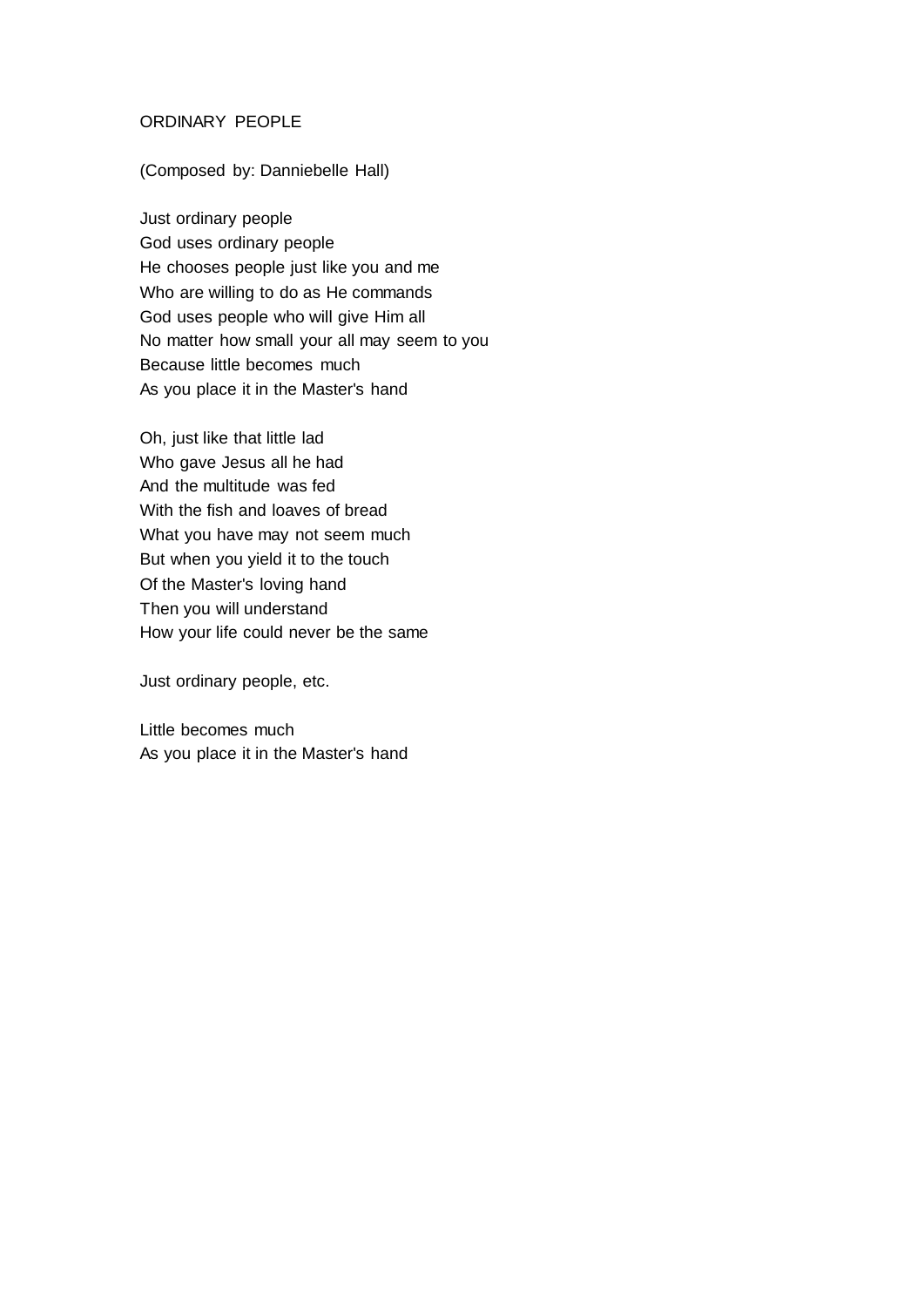# JESUS WE JUST WANT TO THANK YOU

(Composed by W.J. & Gloria Gaither)

1.

Jesus, we just want to thank you Jesus, we just want to thank you Jesus, we just want to thank you Thank you for being so good 2. Jesus, we just want to praise you (3 times) Oh, praise you for being so good 3. Jesus, we know you are coming (3 times) To take us to live in your home

O Lord, thank you for being so good

We love you for being so good.